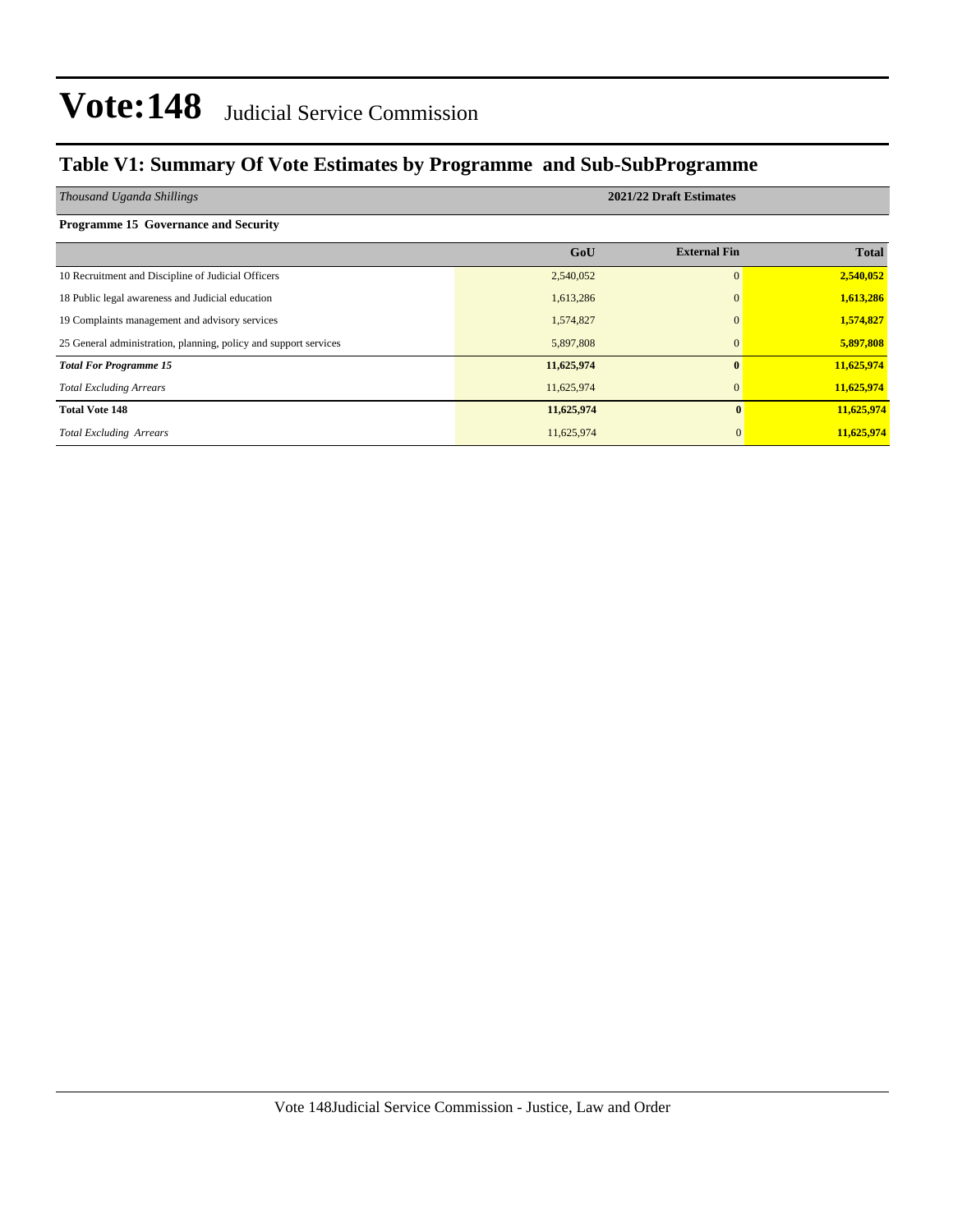### **Table V2: Summary Of Vote Estimates by Sub-SubProgramme,Department and Project**

| Thousand Uganda Shillings                                                         |                  | 2020/21 Approved Budget |                  |              | 2021/22 Draft Estimates |                               |              |  |  |
|-----------------------------------------------------------------------------------|------------------|-------------------------|------------------|--------------|-------------------------|-------------------------------|--------------|--|--|
| Sub-SubProgramme 10 Recruitment and Discipline of Judicial Officers               |                  |                         |                  |              |                         |                               |              |  |  |
| <b>Recurrent Budget Estimates</b>                                                 | <b>Wage</b>      | <b>Non-Wage</b>         | <b>AIA</b>       | <b>Total</b> | <b>Wage</b>             | <b>Non-Wage</b>               | <b>Total</b> |  |  |
| 07 Recruitment, search and selection function                                     | 293,121          | 1,965,386               | $\boldsymbol{0}$ | 2,258,507    | 293,121                 | 1,965,386                     | 2,258,507    |  |  |
| 08 Discipline, rewards and sanction function                                      | $\boldsymbol{0}$ | 309,032                 | $\boldsymbol{0}$ | 309,032      | $\boldsymbol{0}$        | 281,545                       | 281,545      |  |  |
| <b>Total Recurrent Budget Estimates for Sub-</b><br><b>SubProgramme</b>           | 293,121          | 2,274,418               | $\bf{0}$         | 2,567,539    | 293,121                 | 2,246,931                     | 2,540,052    |  |  |
|                                                                                   | GoU              | <b>External Fin</b>     | <b>AIA</b>       | <b>Total</b> | GoU                     | <b>External Fin</b>           | <b>Total</b> |  |  |
| <b>Total For Sub-SubProgramme 10</b>                                              | 2,567,539        | 0                       | $\bf{0}$         | 2,567,539    | 2,540,052               | $\bf{0}$                      | 2,540,052    |  |  |
| <b>Total Excluding Arrears</b>                                                    | 2,567,539        | $\mathbf{0}$            | $\boldsymbol{0}$ | 2,567,539    | 2,540,052               | $\mathbf{0}$                  | 2,540,052    |  |  |
| Sub-SubProgramme 18 Public legal awareness and Judicial education                 |                  |                         |                  |              |                         |                               |              |  |  |
| <b>Recurrent Budget Estimates</b>                                                 | <b>Wage</b>      | <b>Non-Wage</b>         | <b>AIA</b>       | <b>Total</b> | <b>Wage</b>             | <b>Non-Wage</b>               | <b>Total</b> |  |  |
| 09 Public legal awareness for administration of justice                           | 416,660          | 534,270                 | $\boldsymbol{0}$ | 950,930      | 416,660                 | 634,532                       | 1,051,192    |  |  |
| 10 Judicial Education for administration of justice                               | 353.392          | 148,281                 | $\boldsymbol{0}$ | 501,673      | 353,392                 | 208,703                       | 562,095      |  |  |
| <b>Total Recurrent Budget Estimates for Sub-</b><br><b>SubProgramme</b>           | 770,052          | 682,552                 | $\bf{0}$         | 1,452,603    | 770,052                 | 843,235                       | 1,613,286    |  |  |
|                                                                                   | GoU              | <b>External Fin</b>     | <b>AIA</b>       | <b>Total</b> | GoU                     | <b>External Fin</b>           | <b>Total</b> |  |  |
| <b>Total For Sub-SubProgramme 18</b>                                              | 1,452,603        | $\bf{0}$                | $\bf{0}$         | 1,452,603    | 1,613,286               | $\bf{0}$                      | 1,613,286    |  |  |
| <b>Total Excluding Arrears</b>                                                    | 1,452,603        | $\boldsymbol{0}$        | $\boldsymbol{0}$ | 1,452,603    | 1,613,286               | $\mathbf{0}$                  | 1,613,286    |  |  |
| Sub-SubProgramme 19 Complaints management and advisory services                   |                  |                         |                  |              |                         |                               |              |  |  |
| <b>Recurrent Budget Estimates</b>                                                 | <b>Wage</b>      | <b>Non-Wage</b>         | <b>AIA</b>       | <b>Total</b> | <b>Wage</b>             | <b>Non-Wage</b>               | <b>Total</b> |  |  |
| 11 Public complaints management system                                            | 532,938          | 357,762                 | $\boldsymbol{0}$ | 890,700      | 532,938                 | 397,762                       | 930,700      |  |  |
| 13 Research and planning for administration of justice                            | 460,527          | 97,975                  | $\boldsymbol{0}$ | 558,502      | 460,527                 | 183,600                       | 644,127      |  |  |
| <b>Total Recurrent Budget Estimates for Sub-</b><br><b>SubProgramme</b>           | 993,465          | 455,738                 | $\bf{0}$         | 1,449,203    | 993,465                 | 581,362                       | 1,574,827    |  |  |
|                                                                                   | GoU              | <b>External Fin</b>     | <b>AIA</b>       | <b>Total</b> | GoU                     | <b>External Fin</b>           | <b>Total</b> |  |  |
| <b>Total For Sub-SubProgramme 19</b>                                              | 1,449,203        | $\bf{0}$                | $\bf{0}$         | 1,449,203    | 1,574,827               | $\bf{0}$                      | 1,574,827    |  |  |
| <b>Total Excluding Arrears</b>                                                    | 1,449,203        | $\mathbf{0}$            | $\boldsymbol{0}$ | 1,449,203    | 1,574,827               | $\mathbf{0}$                  | 1,574,827    |  |  |
| Sub-SubProgramme 25 General administration, planning, policy and support services |                  |                         |                  |              |                         |                               |              |  |  |
| <b>Recurrent Budget Estimates</b>                                                 | <b>Wage</b>      | <b>Non-Wage</b>         | <b>AIA</b>       | <b>Total</b> | <b>Wage</b>             | <b>Non-Wage</b>               | <b>Total</b> |  |  |
| 01 Finance and Administration                                                     | 363,231          | 2,702,179               | $\boldsymbol{0}$ | 3,065,410    | 363,231                 | 2,849,179                     | 3,212,410    |  |  |
| 04 Internal Audit                                                                 | 22,568           | 76,460                  | $\boldsymbol{0}$ | 99,028       | 22,568                  | 76,460                        | 99,028       |  |  |
| 05 Human Resource Function                                                        | 189,763          | 1,466,814               | $\boldsymbol{0}$ | 1,656,577    | 189,763                 | 1,420,098                     | 1,609,861    |  |  |
| 12 Planning and Policy Function                                                   | 42,939           | 81,855                  | $\boldsymbol{0}$ | 124,794      | 42,939                  | 160,774                       | 203,713      |  |  |
| <b>Total Recurrent Budget Estimates for Sub-</b><br><b>SubProgramme</b>           | 618,501          | 4,327,308               | $\bf{0}$         | 4,945,809    | 618,501                 | 4,506,510                     | 5,125,011    |  |  |
| <b>Development Budget Estimates</b>                                               | <b>GoU Dev't</b> | <b>External Fin</b>     | <b>AIA</b>       | <b>Total</b> |                         | <b>GoU Dev't External Fin</b> | <b>Total</b> |  |  |
| 1646 Retooling of Judicial Service Commission                                     | 242,797          | $\overline{0}$          | $\boldsymbol{0}$ | 242,797      | 772,797                 | $\mathbf{0}$                  | 772,797      |  |  |
| <b>Total Development Budget Estimates for Sub-</b><br><b>SubProgramme</b>         | 242,797          | $\pmb{0}$               | $\pmb{0}$        | 242,797      | 772,797                 | $\boldsymbol{0}$              | 772,797      |  |  |
|                                                                                   |                  | <b>GoU</b> External Fin | <b>AIA</b>       | <b>Total</b> | GoU                     | <b>External Fin</b>           | <b>Total</b> |  |  |

Vote 148Judicial Service Commission - Justice, Law and Order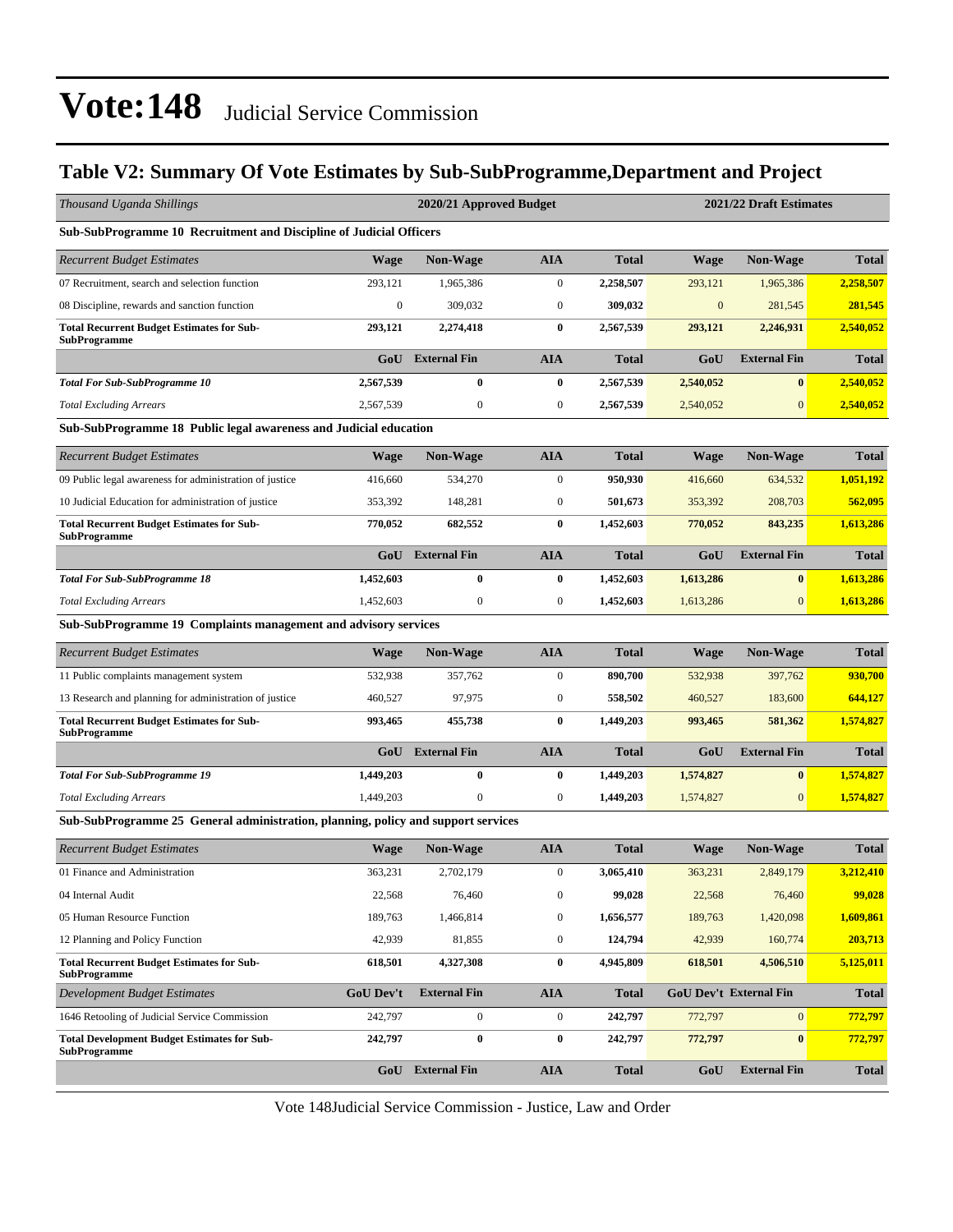| <b>Total For Sub-SubProgramme 25</b> | 5,188,605  |  | 5.188.605  | 5,897,808  | 5.897.808  |
|--------------------------------------|------------|--|------------|------------|------------|
| <b>Total Excluding Arrears</b>       | 5.188,605  |  | 5.188.605  | 5,897,808  | 5.897.808  |
| <b>Total Vote 148</b>                | 10.657.950 |  | 10,657,950 | 11,625,974 | 11,625,974 |
| <b>Total Excluding Arrears</b>       | 10.657.950 |  | 10,657,950 | 11.625.974 | 11,625,974 |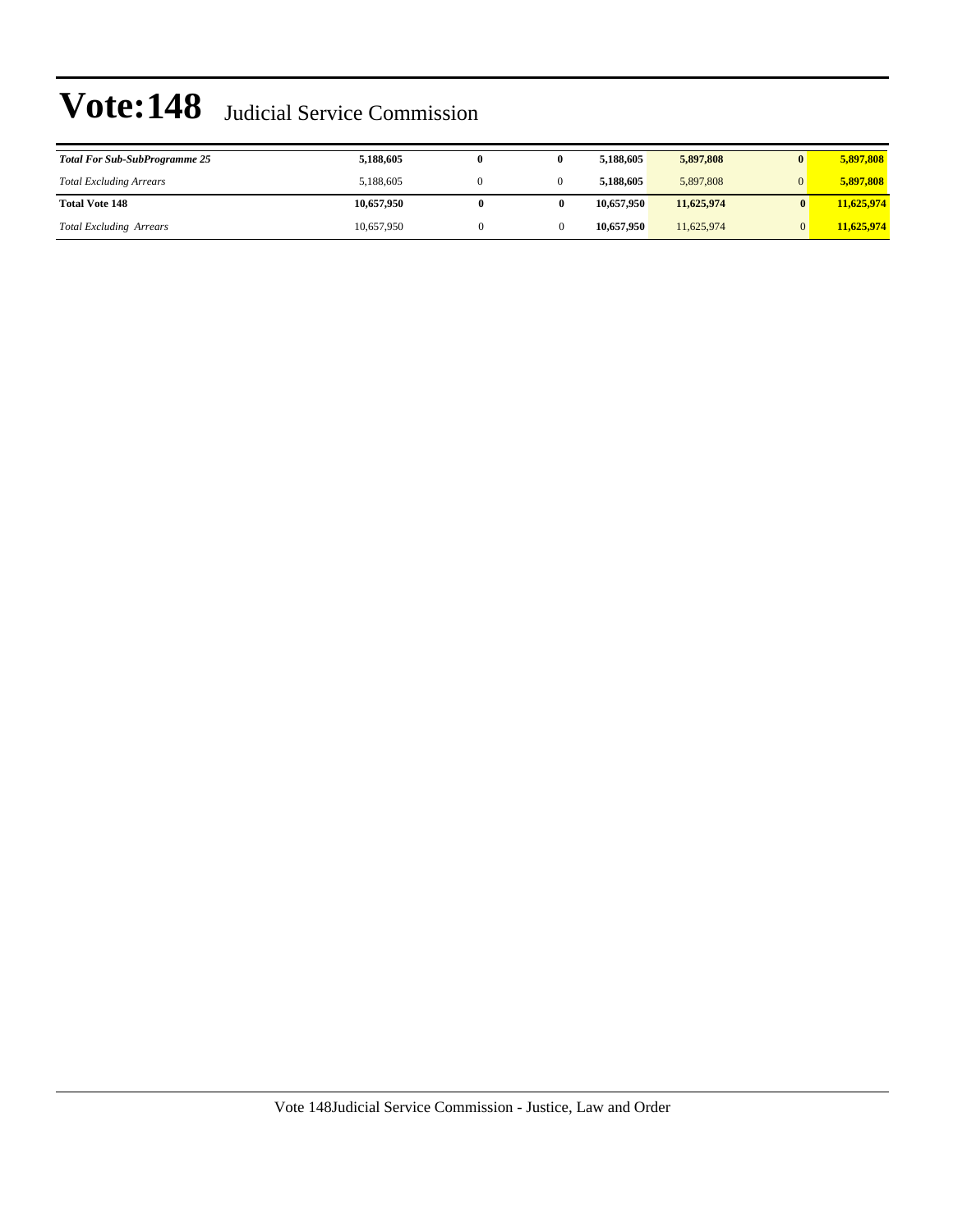### **Table V3: Summary Vote Estimates by Item**

| Thousand Uganda Shillings                                   |            | 2021/22 Draft Estimates<br>2020/21 Approved Budget |          |                  |            |                     |              |
|-------------------------------------------------------------|------------|----------------------------------------------------|----------|------------------|------------|---------------------|--------------|
|                                                             | GoU        | <b>External Fin</b>                                | AIA      | <b>Total</b>     | GoU        | <b>External Fin</b> | <b>Total</b> |
| <b>Employees, Goods and Services (Outputs Provided)</b>     | 10,415,153 | $\bf{0}$                                           | $\bf{0}$ | 10,415,153       | 10,853,177 | $\bf{0}$            | 10,853,177   |
| 211101 General Staff Salaries                               | 2,675,139  | $\bf{0}$                                           | 0        | 2,675,139        | 2,675,139  | $\bf{0}$            | 2,675,139    |
| 211103 Allowances (Inc. Casuals, Temporary)                 | 3,331,236  | $\bf{0}$                                           | $\bf{0}$ | 3,331,236        | 3,524,772  | $\bf{0}$            | 3,524,772    |
| 212102 Pension for General Civil Service                    | 399,537    | $\bf{0}$                                           | $\bf{0}$ | 399,537          | 403,933    | $\bf{0}$            | 403,933      |
| 213001 Medical expenses (To employees)                      | 16,000     | $\bf{0}$                                           | 0        | 16,000           | 20,000     | $\bf{0}$            | 20,000       |
| 213002 Incapacity, death benefits and funeral expenses      | 12,000     | $\bf{0}$                                           | 0        | 12,000           | 16,000     | $\bf{0}$            | 16,000       |
| 213004 Gratuity Expenses                                    | 308,311    | $\bf{0}$                                           | 0        | 308,311          | 271,939    | $\bf{0}$            | 271,939      |
| 221001 Advertising and Public Relations                     | 171,416    | $\bf{0}$                                           | $\bf{0}$ | 171,416          | 157,500    | $\bf{0}$            | 157,500      |
| 221002 Workshops and Seminars                               | 112,660    | $\bf{0}$                                           | $\bf{0}$ | 112,660          | 58,669     | $\bf{0}$            | 58,669       |
| 221003 Staff Training                                       | 65,050     | $\bf{0}$                                           | 0        | 65,050           | 69,200     | $\bf{0}$            | 69,200       |
| 221004 Recruitment Expenses                                 | 272,587    | $\bf{0}$                                           | 0        | 272,587          | 225,880    | $\bf{0}$            | 225,880      |
| 221005 Hire of Venue (chairs, projector, etc)               | 25,000     | $\bf{0}$                                           | 0        | 25,000           | 25,000     | $\bf{0}$            | 25,000       |
| 221007 Books, Periodicals & Newspapers                      | $\bf{0}$   | $\bf{0}$                                           | 0        | $\boldsymbol{0}$ | 40,222     | $\bf{0}$            | 40,222       |
| 221008 Computer supplies and Information Technology<br>(TT) | 40,000     | $\bf{0}$                                           | 0        | 40,000           | 44,000     | $\bf{0}$            | 44,000       |
| 221009 Welfare and Entertainment                            | 65,000     | $\bf{0}$                                           | 0        | 65,000           | 206,282    | $\bf{0}$            | 206,282      |
| 221010 Special Meals and Drinks                             | 48,150     | $\bf{0}$                                           | $\bf{0}$ | 48,150           | 38,000     | $\bf{0}$            | 38,000       |
| 221011 Printing, Stationery, Photocopying and Binding       | 129,047    | $\bf{0}$                                           | $\bf{0}$ | 129,047          | 155,800    | $\bf{0}$            | 155,800      |
| 221012 Small Office Equipment                               | 3,600      | $\bf{0}$                                           | 0        | 3,600            | 8,160      | $\bf{0}$            | 8,160        |
| 221016 IFMS Recurrent costs                                 | 100,000    | $\bf{0}$                                           | 0        | 100,000          | 100,000    | $\bf{0}$            | 100,000      |
| 221017 Subscriptions                                        | 22,000     | $\bf{0}$                                           | 0        | 22,000           | 30,625     | $\bf{0}$            | 30,625       |
| 221020 IPPS Recurrent Costs                                 | 25,000     | $\bf{0}$                                           | $\bf{0}$ | 25,000           | 25,000     | $\bf{0}$            | 25,000       |
| 222001 Telecommunications                                   | 40,698     | $\bf{0}$                                           | 0        | 40,698           | 30,100     | $\bf{0}$            | 30,100       |
| 222002 Postage and Courier                                  | 12,000     | $\bf{0}$                                           | $\bf{0}$ | 12,000           | 12,000     | $\bf{0}$            | 12,000       |
| 223001 Property Expenses                                    | 7,000      | $\bf{0}$                                           | 0        | 7,000            | 4,000      | $\bf{0}$            | 4,000        |
| 223003 Rent – (Produced Assets) to private entities         | $\bf{0}$   | $\bf{0}$                                           | 0        | $\bf{0}$         | 1,545,694  | $\bf{0}$            | 1,545,694    |
| 223004 Guard and Security services                          | 30,000     | $\bf{0}$                                           | 0        | 30,000           | 35,000     | $\bf{0}$            | 35,000       |
| 223005 Electricity                                          | 82,000     | $\bf{0}$                                           | 0        | 82,000           | 82,000     | $\bf{0}$            | 82,000       |
| 223006 Water                                                | 5,000      | $\bf{0}$                                           | 0        | 5,000            | 5,000      | $\bf{0}$            | 5,000        |
| 223901 Rent – (Produced Assets) to other govt. units        | 1,545,694  | 0                                                  | $\bf{0}$ | 1,545,694        | $\bf{0}$   | $\bf{0}$            | $\bf{0}$     |
| 224004 Cleaning and Sanitation                              | 50,000     | 0                                                  | 0        | 50,000           | 50,000     | $\pmb{0}$           | 50,000       |
| 224005 Uniforms, Beddings and Protective Gear               | 10,000     | $\bf{0}$                                           | 0        | 10,000           | 7,000      | $\bf{0}$            | 7,000        |
| 227001 Travel inland                                        | 393,905    | $\bf{0}$                                           | $\bf{0}$ | 393,905          | 570,262    | $\bf{0}$            | 570,262      |
| 227002 Travel abroad                                        | 66,689     | $\bf{0}$                                           | $\bf{0}$ | 66,689           | 10,000     | $\bf{0}$            | 10,000       |
| 227004 Fuel, Lubricants and Oils                            | 158,437    | 0                                                  | 0        | 158,437          | 179,000    | $\bf{0}$            | 179,000      |
| 228001 Maintenance - Civil                                  | 4,000      | $\bf{0}$                                           | 0        | 4,000            | 4,000      | $\pmb{0}$           | 4,000        |
| 228002 Maintenance - Vehicles                               | 180,000    | $\bf{0}$                                           | 0        | 180,000          | 215,000    | $\bf{0}$            | 215,000      |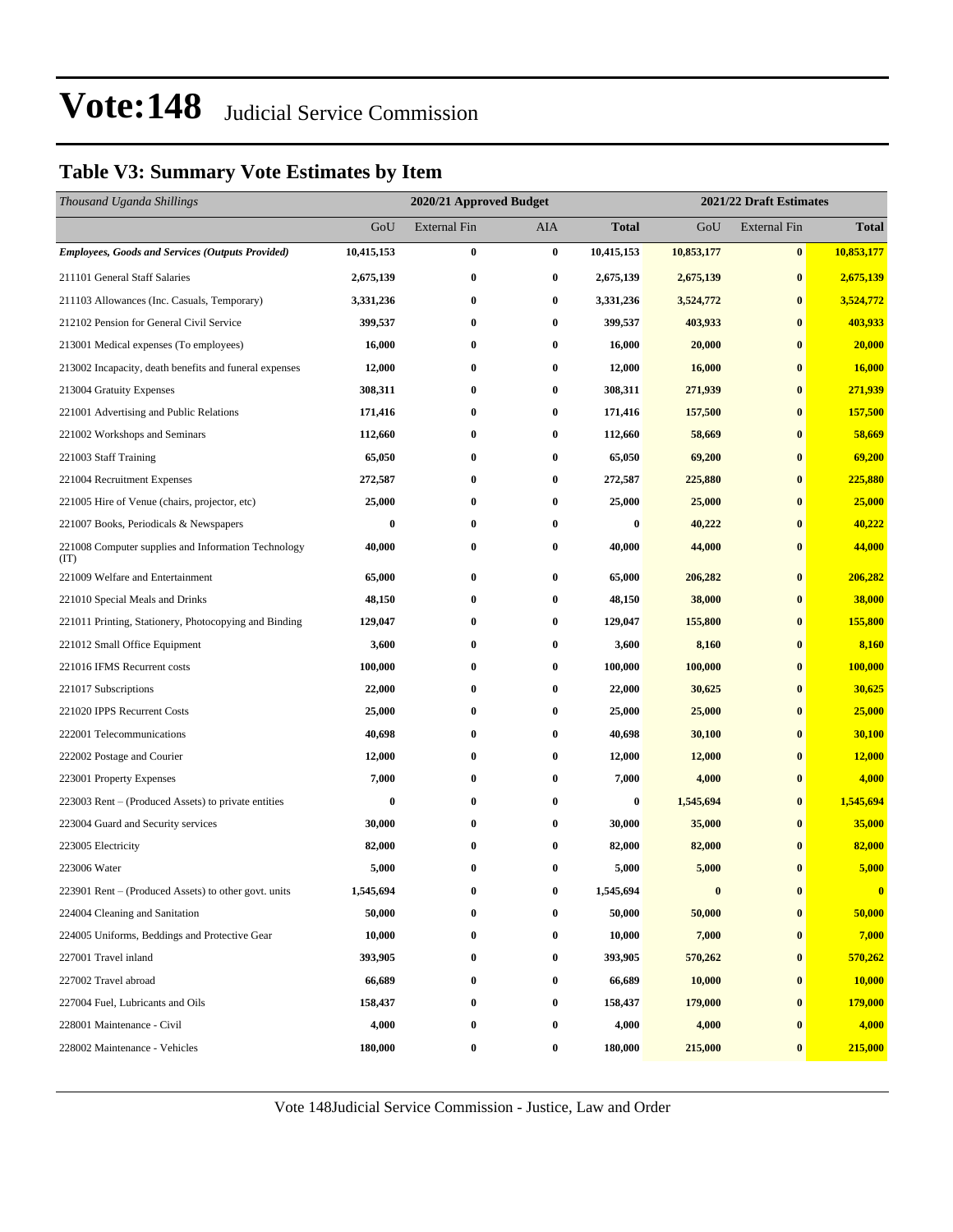| 228003 Maintenance – Machinery, Equipment &<br>Furniture | 8.000      | $\bf{0}$     | $\bf{0}$     | 8.000      | 8,000      | $\bf{0}$       | 8,000      |
|----------------------------------------------------------|------------|--------------|--------------|------------|------------|----------------|------------|
| <b>Investment</b> (Capital Purchases)                    | 242,797    | $\bf{0}$     | $\mathbf{0}$ | 242,797    | 772,797    | $\mathbf{0}$   | 772.797    |
| 312201 Transport Equipment                               | 10,000     | $\bf{0}$     | $\bf{0}$     | 10.000     | 500,000    | $\bf{0}$       | 500,000    |
| 312202 Machinery and Equipment                           | 30,000     | $\bf{0}$     | $\mathbf{0}$ | 30,000     | 28,000     | $\bf{0}$       | 28,000     |
| 312203 Furniture & Fixtures                              | 100.797    | $\bf{0}$     | $\mathbf{0}$ | 100.797    | 113,297    | $\bf{0}$       | 113,297    |
| 312213 ICT Equipment                                     | 102,000    | $\bf{0}$     | $\bf{0}$     | 102,000    | 131,500    | $\bf{0}$       | 131,500    |
| <b>Grand Total Vote 148</b>                              | 10,657,950 | $\bf{0}$     | $\bf{0}$     | 10,657,950 | 11,625,974 | $\bf{0}$       | 11,625,974 |
| <b>Total Excluding Arrears</b>                           | 10,657,950 | $\mathbf{0}$ | $\mathbf{0}$ | 10.657.950 | 11,625,974 | $\overline{0}$ | 11,625,974 |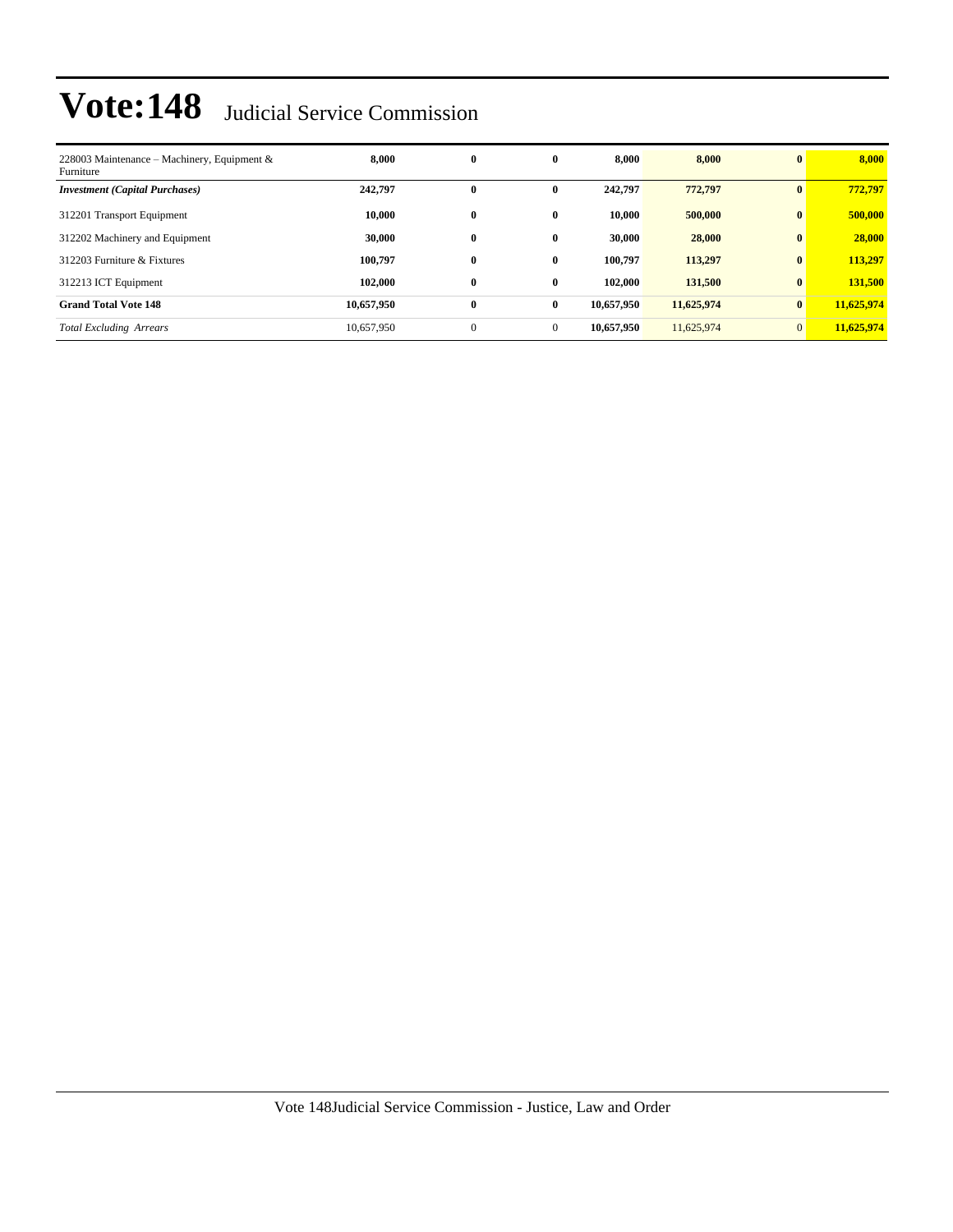### **Table V4: Detailed Estimates by Sub-SubProgramme, Department,Project and Output and Item**

#### *Sub-SubProgrammme 10 Recruitment and Discipline of Judicial Officers*

*Recurrent Budget Estimates*

#### **Department 07 Recruitment, search and selection function**

| Thousand Uganda Shillings                                    |                | 2020/21 Approved Budget |              | 2021/22 Draft Estimates |                |           |              |
|--------------------------------------------------------------|----------------|-------------------------|--------------|-------------------------|----------------|-----------|--------------|
| <b>Outputs Provided</b>                                      | Wage           | Non Wage                | <b>AIA</b>   | <b>Total</b>            | Wage           | Non Wage  | <b>Total</b> |
| <b>Budget Output 121001 Recruitment of Judicial Officers</b> |                |                         |              |                         |                |           |              |
| 211101 General Staff Salaries                                | 293,121        | $\Omega$                | $\Omega$     | 293,121                 | 293,121        | $\Omega$  | 293,121      |
| 211103 Allowances (Inc. Casuals, Temporary)                  | $\mathbf{0}$   | 1,684,800               | $\mathbf{0}$ | 1,684,800               | $\mathbf{0}$   | 1,709,006 | 1,709,006    |
| 221001 Advertising and Public Relations                      | $\mathbf{0}$   | 8,000                   | $\mathbf{0}$ | 8,000                   | $\overline{0}$ | 8,000     | 8,000        |
| 221004 Recruitment Expenses                                  | $\overline{0}$ | 272,587                 | $\mathbf{0}$ | 272,587                 | $\mathbf{0}$   | 225,880   | 225,880      |
| 221009 Welfare and Entertainment                             | $\mathbf{0}$   | $\mathbf{0}$            | $\Omega$     | $\mathbf{0}$            | $\overline{0}$ | 22,500    | 22,500       |
| <b>Total Cost of Budget Output 01</b>                        | 293,121        | 1,965,386               | 0            | 2,258,507               | 293,121        | 1,965,386 | 2,258,507    |
| <b>Total Cost Of Outputs Provided</b>                        | 293,121        | 1,965,386               | $\bf{0}$     | 2,258,507               | 293,121        | 1,965,386 | 2,258,507    |
| <b>Total Cost for Department 07</b>                          | 293,121        | 1,965,386               | $\mathbf{0}$ | 2,258,507               | 293,121        | 1,965,386 | 2,258,507    |
| <b>Total Excluding Arrears</b>                               | 293,121        | 1,965,386               | $\Omega$     | 2,258,507               | 293,121        | 1,965,386 | 2,258,507    |

#### **Department 08 Discipline, rewards and sanction function**

| Thousand Uganda Shillings                             |                  | 2020/21 Approved Budget |                |              | 2021/22 Draft Estimates |                     |              |
|-------------------------------------------------------|------------------|-------------------------|----------------|--------------|-------------------------|---------------------|--------------|
| <b>Outputs Provided</b>                               | Wage             | Non Wage                | <b>AIA</b>     | <b>Total</b> | Wage                    | Non Wage            | <b>Total</b> |
| <b>Budget Output 121007 Discipline and rewards</b>    |                  |                         |                |              |                         |                     |              |
| 211103 Allowances (Inc. Casuals, Temporary)           | $\boldsymbol{0}$ | 262,785                 | $\mathbf{0}$   | 262,785      | $\mathbf{0}$            | 222,545             | 222,545      |
| 221001 Advertising and Public Relations               | $\boldsymbol{0}$ | 2,100                   | $\mathbf{0}$   | 2,100        | $\mathbf{0}$            | 2,100               | 2,100        |
| 221005 Hire of Venue (chairs, projector, etc)         | $\boldsymbol{0}$ | 25,000                  | $\overline{0}$ | 25,000       | $\mathbf{0}$            | 25,000              | 25,000       |
| 221009 Welfare and Entertainment                      | $\overline{0}$   | $\overline{0}$          | $\overline{0}$ | $\bf{0}$     | $\mathbf{0}$            | 15,600              | 15,600       |
| 221010 Special Meals and Drinks                       | $\boldsymbol{0}$ | 15,150                  | $\overline{0}$ | 15,150       | $\mathbf{0}$            | 2,000               | 2,000        |
| 221011 Printing, Stationery, Photocopying and Binding | $\overline{0}$   | 1,997                   | $\overline{0}$ | 1,997        | $\mathbf{0}$            | 800                 | 800          |
| 222001 Telecommunications                             | $\overline{0}$   | 500                     | $\mathbf{0}$   | 500          | $\mathbf{0}$            | 100                 | <b>100</b>   |
| 227001 Travel inland                                  | $\mathbf{0}$     | $\overline{0}$          | $\mathbf{0}$   | $\bf{0}$     | $\mathbf{0}$            | 13,400              | 13,400       |
| 227004 Fuel, Lubricants and Oils                      | $\boldsymbol{0}$ | 1,500                   | $\mathbf{0}$   | 1,500        | $\mathbf{0}$            | $\mathbf{0}$        | $\mathbf{0}$ |
| <b>Total Cost of Budget Output 07</b>                 | 0                | 309,032                 | 0              | 309,032      | $\boldsymbol{\theta}$   | 281,545             | 281,545      |
| <b>Total Cost Of Outputs Provided</b>                 | 0                | 309,032                 | $\bf{0}$       | 309,032      | $\bf{0}$                | 281,545             | 281,545      |
| <b>Total Cost for Department 08</b>                   | $\bf{0}$         | 309,032                 | $\bf{0}$       | 309,032      | $\bf{0}$                | 281,545             | 281,545      |
| <b>Total Excluding Arrears</b>                        | $\overline{0}$   | 309,032                 | $\mathbf{0}$   | 309,032      | $\mathbf{0}$            | 281,545             | 281,545      |
|                                                       |                  |                         |                |              |                         |                     |              |
|                                                       | GoU              | <b>External Fin</b>     | <b>AIA</b>     | <b>Total</b> | GoU                     | <b>External Fin</b> | <b>Total</b> |
| <b>Total Cost for Sub-SubProgramme 10</b>             | 2,567,539        | $\bf{0}$                | $\bf{0}$       | 2,567,539    | 2,540,052               | $\bf{0}$            | 2,540,052    |

Vote 148Judicial Service Commission - Justice, Law and Order

*Total Excluding Arrears* 2,567,539 0 0 **2,567,539** 2,540,052 0 **2,540,052**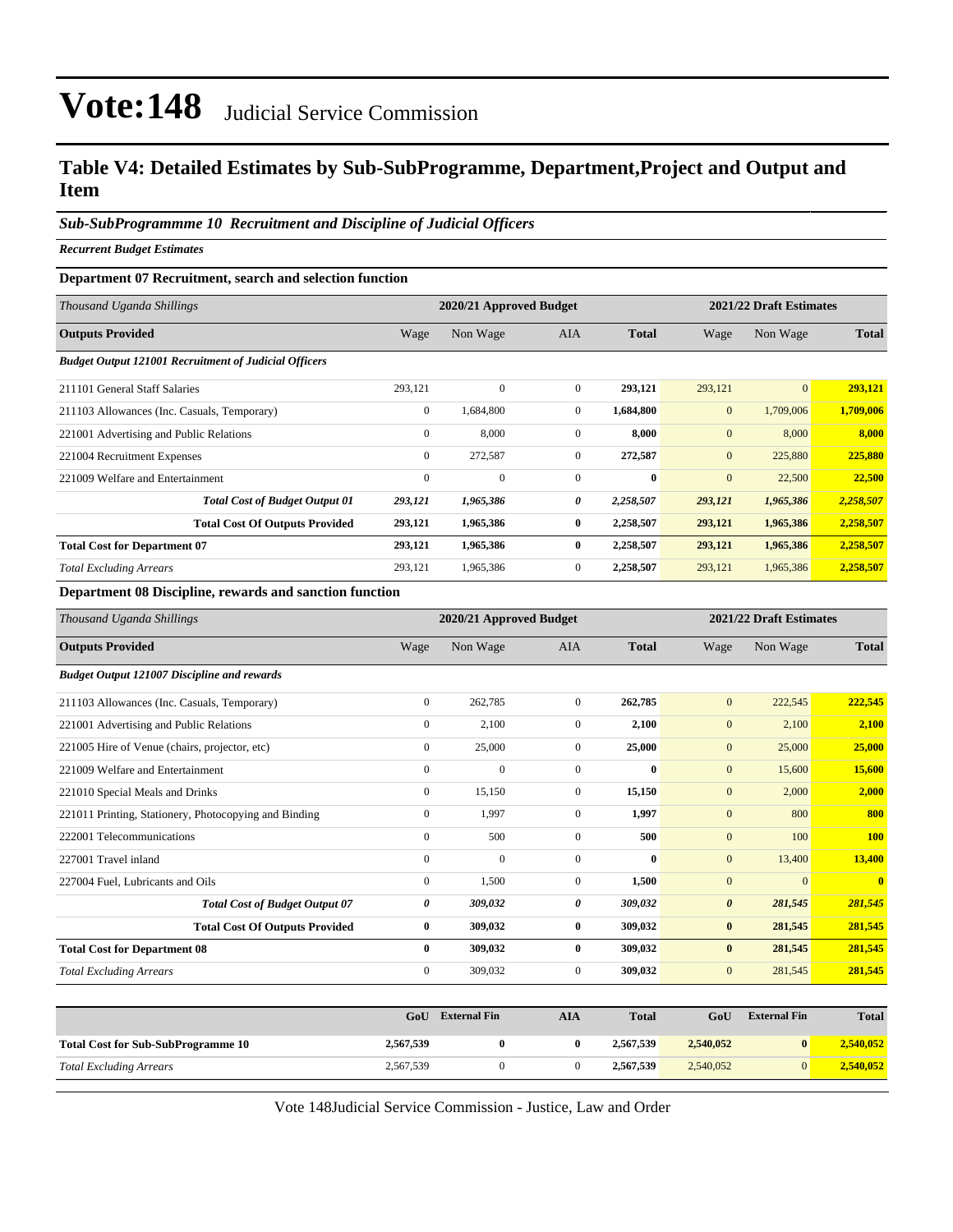#### *Sub-SubProgrammme 18 Public legal awareness and Judicial education*

#### *Recurrent Budget Estimates*

#### **Department 09 Public legal awareness for administration of justice**

| Thousand Uganda Shillings                                                         |                  | 2020/21 Approved Budget |                |              |                | 2021/22 Draft Estimates |                         |
|-----------------------------------------------------------------------------------|------------------|-------------------------|----------------|--------------|----------------|-------------------------|-------------------------|
| <b>Outputs Provided</b>                                                           | Wage             | Non Wage                | <b>AIA</b>     | <b>Total</b> | Wage           | Non Wage                | <b>Total</b>            |
| Budget Output 121803 Public awareness and participation in justice administration |                  |                         |                |              |                |                         |                         |
| 211101 General Staff Salaries                                                     | 416,660          | $\mathbf{0}$            | $\overline{0}$ | 416.660      | 416,660        | $\overline{0}$          | 416,660                 |
| 211103 Allowances (Inc. Casuals, Temporary)                                       | $\boldsymbol{0}$ | 234,685                 | $\mathbf{0}$   | 234,685      | $\mathbf{0}$   | 295,245                 | 295,245                 |
| 221001 Advertising and Public Relations                                           | $\overline{0}$   | 109,404                 | $\overline{0}$ | 109,404      | $\mathbf{0}$   | 74,400                  | 74,400                  |
| 221002 Workshops and Seminars                                                     | $\boldsymbol{0}$ | 52,800                  | $\mathbf{0}$   | 52,800       | $\mathbf{0}$   | 40,480                  | 40,480                  |
| 221003 Staff Training                                                             | $\overline{0}$   | 15,050                  | $\overline{0}$ | 15,050       | $\overline{0}$ | $\overline{0}$          | $\mathbf{0}$            |
| 221007 Books, Periodicals & Newspapers                                            | $\mathbf{0}$     | $\mathbf{0}$            | $\overline{0}$ | $\bf{0}$     | $\mathbf{0}$   | 9,900                   | 9,900                   |
| 221009 Welfare and Entertainment                                                  | $\mathbf{0}$     | $\mathbf{0}$            | $\Omega$       | $\mathbf{0}$ | $\mathbf{0}$   | 18,000                  | 18,000                  |
| 221010 Special Meals and Drinks                                                   | $\boldsymbol{0}$ | 9,000                   | $\mathbf{0}$   | 9,000        | $\mathbf{0}$   | $\Omega$                | $\overline{\mathbf{0}}$ |
| 221011 Printing, Stationery, Photocopying and Binding                             | $\boldsymbol{0}$ | 27,225                  | $\mathbf{0}$   | 27,225       | $\mathbf{0}$   | 60,000                  | 60,000                  |
| 221017 Subscriptions                                                              | $\overline{0}$   | 9,000                   | $\overline{0}$ | 9,000        | $\mathbf{0}$   | 7,625                   | 7,625                   |
| 227001 Travel inland                                                              | $\overline{0}$   | 77,106                  | $\overline{0}$ | 77,106       | $\mathbf{0}$   | 124,881                 | 124,881                 |
| 227004 Fuel, Lubricants and Oils                                                  | $\mathbf{0}$     | $\mathbf{0}$            | $\mathbf{0}$   | $\mathbf{0}$ | $\overline{0}$ | 4,000                   | 4,000                   |
| <b>Total Cost of Budget Output 03</b>                                             | 416,660          | 534,270                 | 0              | 950,930      | 416,660        | 634,532                 | 1,051,192               |
| <b>Total Cost Of Outputs Provided</b>                                             | 416,660          | 534,270                 | $\bf{0}$       | 950,930      | 416,660        | 634,532                 | 1,051,192               |
| <b>Total Cost for Department 09</b>                                               | 416,660          | 534,270                 | $\bf{0}$       | 950,930      | 416,660        | 634,532                 | 1,051,192               |
| <b>Total Excluding Arrears</b>                                                    | 416,660          | 534,270                 | $\mathbf{0}$   | 950,930      | 416,660        | 634,532                 | 1,051,192               |

**Department 10 Judicial Education for administration of justice**

| Thousand Uganda Shillings                                  |              | 2020/21 Approved Budget |                |              |              | 2021/22 Draft Estimates |                         |  |
|------------------------------------------------------------|--------------|-------------------------|----------------|--------------|--------------|-------------------------|-------------------------|--|
| <b>Outputs Provided</b>                                    | Wage         | Non Wage                | <b>AIA</b>     | <b>Total</b> | Wage         | Non Wage                | <b>Total</b>            |  |
| <b>Budget Output 121808 Judiacial education programmes</b> |              |                         |                |              |              |                         |                         |  |
| 211101 General Staff Salaries                              | 353,392      | $\mathbf{0}$            | $\overline{0}$ | 353,392      | 353,392      | $\overline{0}$          | 353,392                 |  |
| 211103 Allowances (Inc. Casuals, Temporary)                | $\mathbf{0}$ | 56,000                  | $\overline{0}$ | 56,000       | $\mathbf{0}$ | 97,714                  | 97,714                  |  |
| 221002 Workshops and Seminars                              | $\mathbf{0}$ | $\mathbf{0}$            | $\overline{0}$ | $\bf{0}$     | $\mathbf{0}$ | 18,189                  | 18,189                  |  |
| 221003 Staff Training                                      | $\mathbf{0}$ | $\mathbf{0}$            | $\mathbf{0}$   | $\bf{0}$     | $\mathbf{0}$ | 39,200                  | 39,200                  |  |
| 221017 Subscriptions                                       | $\mathbf{0}$ | 8,000                   | $\overline{0}$ | 8,000        | $\mathbf{0}$ | $\mathbf{0}$            | $\overline{\mathbf{0}}$ |  |
| 227001 Travel inland                                       | $\mathbf{0}$ | 84,281                  | $\overline{0}$ | 84,281       | $\mathbf{0}$ | 53,600                  | 53,600                  |  |
| <b>Total Cost of Budget Output 08</b>                      | 353,392      | 148,281                 | 0              | 501,673      | 353,392      | 208,703                 | 562,095                 |  |
| <b>Total Cost Of Outputs Provided</b>                      | 353,392      | 148,281                 | $\bf{0}$       | 501,673      | 353,392      | 208,703                 | 562,095                 |  |
| <b>Total Cost for Department 10</b>                        | 353,392      | 148,281                 | $\bf{0}$       | 501,673      | 353,392      | 208,703                 | 562,095                 |  |
| <b>Total Excluding Arrears</b>                             | 353,392      | 148,281                 | $\overline{0}$ | 501,673      | 353,392      | 208,703                 | 562,095                 |  |
|                                                            |              |                         |                |              |              |                         |                         |  |
|                                                            | GoU          | <b>External Fin</b>     | <b>AIA</b>     | <b>Total</b> | GoU          | <b>External Fin</b>     | <b>Total</b>            |  |
| <b>Total Cost for Sub-SubProgramme 18</b>                  | 1,452,603    | $\bf{0}$                | $\bf{0}$       | 1,452,603    | 1,613,286    | $\vert 0 \vert$         | 1,613,286               |  |

Vote 148Judicial Service Commission - Justice, Law and Order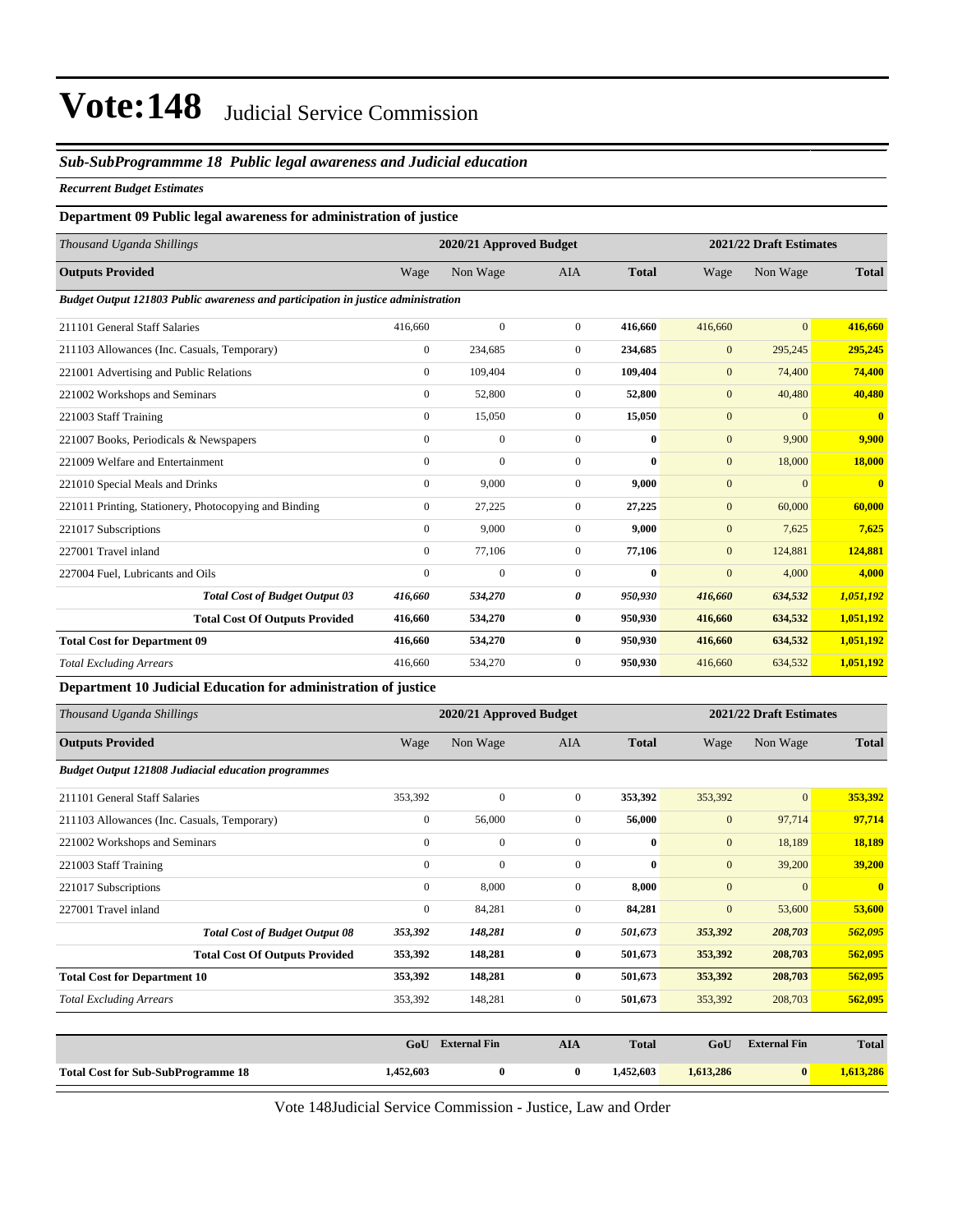| <b>Total Excluding Arrears</b>                                                     | 1,452,603        | $\boldsymbol{0}$        | $\mathbf{0}$     | 1,452,603    | 1,613,286    | $\mathbf{0}$            | 1,613,286      |
|------------------------------------------------------------------------------------|------------------|-------------------------|------------------|--------------|--------------|-------------------------|----------------|
| Sub-SubProgrammme 19 Complaints management and advisory services                   |                  |                         |                  |              |              |                         |                |
| <b>Recurrent Budget Estimates</b>                                                  |                  |                         |                  |              |              |                         |                |
| Department 11 Public complaints management system                                  |                  |                         |                  |              |              |                         |                |
| Thousand Uganda Shillings                                                          |                  | 2020/21 Approved Budget |                  |              |              | 2021/22 Draft Estimates |                |
| <b>Outputs Provided</b>                                                            | Wage             | Non Wage                | AIA              | <b>Total</b> | Wage         | Non Wage                | <b>Total</b>   |
| <b>Budget Output 121902 Public Complaints System</b>                               |                  |                         |                  |              |              |                         |                |
| 211101 General Staff Salaries                                                      | 532,938          | $\mathbf{0}$            | $\boldsymbol{0}$ | 532,938      | 532,938      | $\mathbf{0}$            | 532,938        |
| 211103 Allowances (Inc. Casuals, Temporary)                                        | $\boldsymbol{0}$ | 271,240                 | $\boldsymbol{0}$ | 271,240      | $\mathbf{0}$ | 286,235                 | 286,235        |
| 221002 Workshops and Seminars                                                      | $\boldsymbol{0}$ | 34,860                  | $\boldsymbol{0}$ | 34,860       | $\mathbf{0}$ | $\mathbf{0}$            | $\mathbf{0}$   |
| 221007 Books, Periodicals & Newspapers                                             | $\boldsymbol{0}$ | $\mathbf{0}$            | $\boldsymbol{0}$ | $\bf{0}$     | $\mathbf{0}$ | 5,200                   | 5,200          |
| 221009 Welfare and Entertainment                                                   | $\boldsymbol{0}$ | $\mathbf{0}$            | $\boldsymbol{0}$ | 0            | $\mathbf{0}$ | 3,658                   | 3,658          |
| 221012 Small Office Equipment                                                      | $\boldsymbol{0}$ | 3,600                   | $\boldsymbol{0}$ | 3,600        | $\mathbf{0}$ | $\mathbf{0}$            | $\bf{0}$       |
| 221017 Subscriptions                                                               | $\boldsymbol{0}$ | $\boldsymbol{0}$        | $\boldsymbol{0}$ | 0            | $\mathbf{0}$ | 21,000                  | 21,000         |
| 227001 Travel inland                                                               | $\mathbf{0}$     | 48,062                  | $\boldsymbol{0}$ | 48,062       | $\mathbf{0}$ | 81,669                  | 81,669         |
| <b>Total Cost of Budget Output 02</b>                                              | 532,938          | 357,762                 | 0                | 890,700      | 532,938      | 397,762                 | 930,700        |
| <b>Total Cost Of Outputs Provided</b>                                              | 532,938          | 357,762                 | $\bf{0}$         | 890,700      | 532,938      | 397,762                 | 930,700        |
| <b>Total Cost for Department 11</b>                                                | 532,938          | 357,762                 | $\bf{0}$         | 890,700      | 532,938      | 397,762                 | 930,700        |
| <b>Total Excluding Arrears</b>                                                     | 532,938          | 357,762                 | $\boldsymbol{0}$ | 890,700      | 532,938      | 397,762                 | 930,700        |
| Department 13 Research and planning for administration of justice                  |                  |                         |                  |              |              |                         |                |
| Thousand Uganda Shillings                                                          |                  | 2020/21 Approved Budget |                  |              |              | 2021/22 Draft Estimates |                |
| <b>Outputs Provided</b>                                                            | Wage             | Non Wage                | AIA              | <b>Total</b> | Wage         | Non Wage                | <b>Total</b>   |
| <b>Budget Output 121906 Research and planning for administration of justice</b>    |                  |                         |                  |              |              |                         |                |
| 211101 General Staff Salaries                                                      | 460,527          | $\mathbf{0}$            | $\boldsymbol{0}$ | 460,527      | 460,527      | $\mathbf{0}$            | 460,527        |
| 211103 Allowances (Inc. Casuals, Temporary)                                        | $\boldsymbol{0}$ | 40,000                  | $\boldsymbol{0}$ | 40,000       | $\mathbf{0}$ | 78,001                  | 78,001         |
| 221009 Welfare and Entertainment                                                   | $\boldsymbol{0}$ | $\boldsymbol{0}$        | $\boldsymbol{0}$ | 0            | $\mathbf{0}$ | 22,999                  | 22,999         |
| 227001 Travel inland                                                               | $\boldsymbol{0}$ | 57,975                  | $\boldsymbol{0}$ | 57,975       | $\mathbf{0}$ | 82,600                  | 82,600         |
| <b>Total Cost of Budget Output 06</b>                                              | 460,527          | 97,975                  | 0                | 558,502      | 460,527      | 183,600                 | 644,127        |
| <b>Total Cost Of Outputs Provided</b>                                              | 460,527          | 97,975                  | 0                | 558,502      | 460,527      | 183,600                 | <b>644,127</b> |
| <b>Total Cost for Department 13</b>                                                | 460,527          | 97,975                  | $\bf{0}$         | 558,502      | 460,527      | 183,600                 | 644,127        |
| <b>Total Excluding Arrears</b>                                                     | 460,527          | 97,975                  | $\boldsymbol{0}$ | 558,502      | 460,527      | 183,600                 | 644,127        |
|                                                                                    |                  |                         |                  |              |              |                         |                |
|                                                                                    | GoU              | <b>External Fin</b>     | <b>AIA</b>       | <b>Total</b> | GoU          | <b>External Fin</b>     | <b>Total</b>   |
| <b>Total Cost for Sub-SubProgramme 19</b>                                          | 1,449,203        | $\bf{0}$                | $\bf{0}$         | 1,449,203    | 1,574,827    | $\boldsymbol{0}$        | 1,574,827      |
| <b>Total Excluding Arrears</b>                                                     | 1,449,203        | $\boldsymbol{0}$        | $\boldsymbol{0}$ | 1,449,203    | 1,574,827    | $\mathbf{0}$            | 1,574,827      |
| Sub-SubProgrammme 25 General administration, planning, policy and support services |                  |                         |                  |              |              |                         |                |
| <b>Recurrent Budget Estimates</b>                                                  |                  |                         |                  |              |              |                         |                |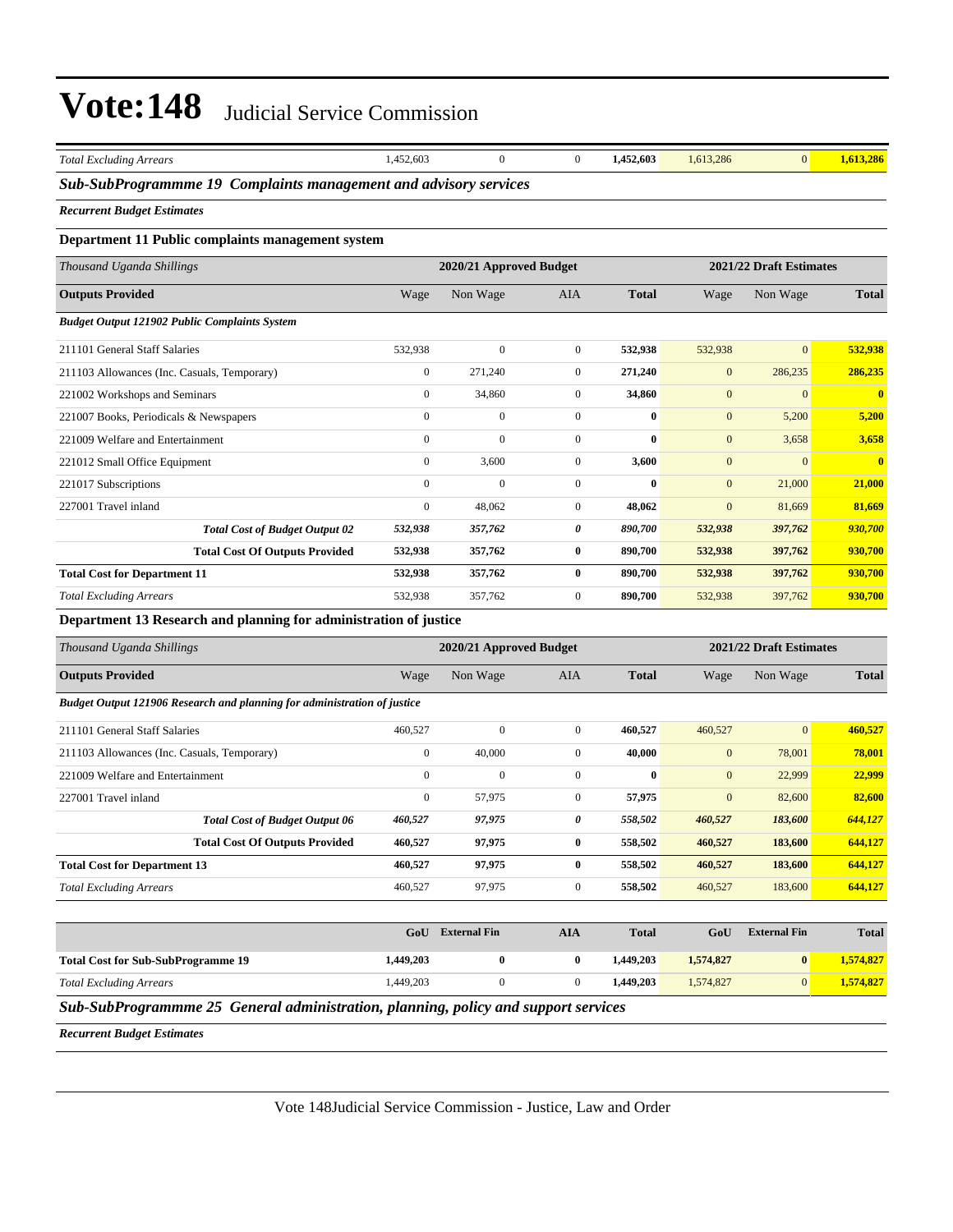#### **Department 01 Finance and Administration**

| Thousand Uganda Shillings                                             |                  | 2020/21 Approved Budget |                  |              |                         | 2021/22 Draft Estimates |              |
|-----------------------------------------------------------------------|------------------|-------------------------|------------------|--------------|-------------------------|-------------------------|--------------|
| <b>Outputs Provided</b>                                               | Wage             | Non Wage                | AIA              | <b>Total</b> | Wage                    | Non Wage                | <b>Total</b> |
| Budget Output 122505 Administrative and human resource support        |                  |                         |                  |              |                         |                         |              |
| 211101 General Staff Salaries                                         | 363,231          | $\overline{0}$          | $\boldsymbol{0}$ | 363,231      | 363,231                 | $\overline{0}$          | 363,231      |
| 211103 Allowances (Inc. Casuals, Temporary)                           | $\boldsymbol{0}$ | 148,500                 | $\boldsymbol{0}$ | 148,500      | $\mathbf{0}$            | 226,800                 | 226,800      |
| 221001 Advertising and Public Relations                               | $\boldsymbol{0}$ | 31,912                  | $\boldsymbol{0}$ | 31,912       | $\mathbf{0}$            | 33,000                  | 33,000       |
| 221002 Workshops and Seminars                                         | $\boldsymbol{0}$ | 15,000                  | $\boldsymbol{0}$ | 15,000       | $\mathbf{0}$            | $\boldsymbol{0}$        | $\bf{0}$     |
| 221008 Computer supplies and Information Technology (IT)              | $\boldsymbol{0}$ | 40,000                  | $\boldsymbol{0}$ | 40,000       | $\mathbf{0}$            | 44,000                  | 44,000       |
| 221009 Welfare and Entertainment                                      | $\boldsymbol{0}$ | 35,000                  | $\boldsymbol{0}$ | 35,000       | $\mathbf{0}$            | 73,525                  | 73,525       |
| 221010 Special Meals and Drinks                                       | $\boldsymbol{0}$ | 24,000                  | $\boldsymbol{0}$ | 24,000       | $\boldsymbol{0}$        | 36,000                  | 36,000       |
| 221011 Printing, Stationery, Photocopying and Binding                 | $\boldsymbol{0}$ | 90,750                  | $\boldsymbol{0}$ | 90,750       | $\mathbf{0}$            | 95,000                  | 95,000       |
| 221012 Small Office Equipment                                         | $\boldsymbol{0}$ | $\boldsymbol{0}$        | $\boldsymbol{0}$ | $\bf{0}$     | $\mathbf{0}$            | 8,160                   | 8,160        |
| 221016 IFMS Recurrent costs                                           | $\boldsymbol{0}$ | 100,000                 | $\boldsymbol{0}$ | 100.000      | $\mathbf{0}$            | 100,000                 | 100,000      |
| 221017 Subscriptions                                                  | $\boldsymbol{0}$ | 5,000                   | $\boldsymbol{0}$ | 5,000        | $\mathbf{0}$            | 2,000                   | 2,000        |
| 222001 Telecommunications                                             | $\boldsymbol{0}$ | 40,198                  | $\boldsymbol{0}$ | 40,198       | $\boldsymbol{0}$        | 30,000                  | 30,000       |
| 223001 Property Expenses                                              | $\boldsymbol{0}$ | 7,000                   | $\boldsymbol{0}$ | 7,000        | $\mathbf{0}$            | 4,000                   | 4,000        |
| 223003 Rent – (Produced Assets) to private entities                   | $\boldsymbol{0}$ | $\boldsymbol{0}$        | $\overline{0}$   | $\bf{0}$     | $\mathbf{0}$            | 1,545,694               | 1,545,694    |
| 223004 Guard and Security services                                    | $\boldsymbol{0}$ | 30,000                  | $\boldsymbol{0}$ | 30,000       | $\mathbf{0}$            | 35,000                  | 35,000       |
| 223005 Electricity                                                    | $\boldsymbol{0}$ | 82,000                  | $\boldsymbol{0}$ | 82,000       | $\mathbf{0}$            | 82,000                  | 82,000       |
| 223006 Water                                                          | $\boldsymbol{0}$ | 5,000                   | $\boldsymbol{0}$ | 5,000        | $\boldsymbol{0}$        | 5,000                   | 5,000        |
| 223901 Rent – (Produced Assets) to other govt. units                  | $\boldsymbol{0}$ | 1,545,694               | $\boldsymbol{0}$ | 1,545,694    | $\mathbf{0}$            | $\boldsymbol{0}$        | $\bf{0}$     |
| 224004 Cleaning and Sanitation                                        | $\boldsymbol{0}$ | 50,000                  | $\boldsymbol{0}$ | 50,000       | $\mathbf{0}$            | 50,000                  | 50,000       |
| 224005 Uniforms, Beddings and Protective Gear                         | $\boldsymbol{0}$ | 10,000                  | $\boldsymbol{0}$ | 10,000       | $\mathbf{0}$            | 7,000                   | 7,000        |
| 227001 Travel inland                                                  | $\boldsymbol{0}$ | 46,500                  | $\boldsymbol{0}$ | 46,500       | $\mathbf{0}$            | 60,000                  | 60,000       |
| 227002 Travel abroad                                                  | $\boldsymbol{0}$ | 66,689                  | $\boldsymbol{0}$ | 66,689       | $\boldsymbol{0}$        | 10,000                  | 10,000       |
| 227004 Fuel, Lubricants and Oils                                      | $\boldsymbol{0}$ | 136,937                 | $\boldsymbol{0}$ | 136,937      | $\mathbf{0}$            | 175,000                 | 175,000      |
| 228001 Maintenance - Civil                                            | $\boldsymbol{0}$ | 4,000                   | $\mathbf{0}$     | 4,000        | $\mathbf{0}$            | 4,000                   | 4,000        |
| 228002 Maintenance - Vehicles                                         | $\boldsymbol{0}$ | 180,000                 | $\boldsymbol{0}$ | 180,000      | $\mathbf{0}$            | 215,000                 | 215,000      |
| 228003 Maintenance – Machinery, Equipment & Furniture                 | $\boldsymbol{0}$ | 8,000                   | $\boldsymbol{0}$ | 8,000        | $\boldsymbol{0}$        | 8,000                   | 8,000        |
| <b>Total Cost of Budget Output 05</b>                                 | 363,231          | 2,702,179               | 0                | 3,065,410    | 363,231                 | 2,849,179               | 3,212,410    |
| <b>Total Cost Of Outputs Provided</b>                                 | 363,231          | 2,702,179               | $\bf{0}$         | 3,065,410    | 363,231                 | 2,849,179               | 3,212,410    |
| <b>Total Cost for Department 01</b>                                   | 363,231          | 2,702,179               | 0                | 3,065,410    | 363,231                 | 2,849,179               | 3,212,410    |
| <b>Total Excluding Arrears</b>                                        | 363,231          | 2,702,179               | $\boldsymbol{0}$ | 3,065,410    | 363,231                 | 2,849,179               | 3,212,410    |
| <b>Department 04 Internal Audit</b>                                   |                  |                         |                  |              |                         |                         |              |
| Thousand Uganda Shillings                                             |                  | 2020/21 Approved Budget |                  |              | 2021/22 Draft Estimates |                         |              |
| <b>Outputs Provided</b>                                               | Wage             | Non Wage                | AIA              | <b>Total</b> | Wage                    | Non Wage                | <b>Total</b> |
| <b>Budget Output 122505 Administrative and human resource support</b> |                  |                         |                  |              |                         |                         |              |
| 211101 General Staff Salaries                                         | 22,568           | $\boldsymbol{0}$        | $\boldsymbol{0}$ | 22,568       | 22,568                  | 0                       | 22,568       |

Vote 148Judicial Service Commission - Justice, Law and Order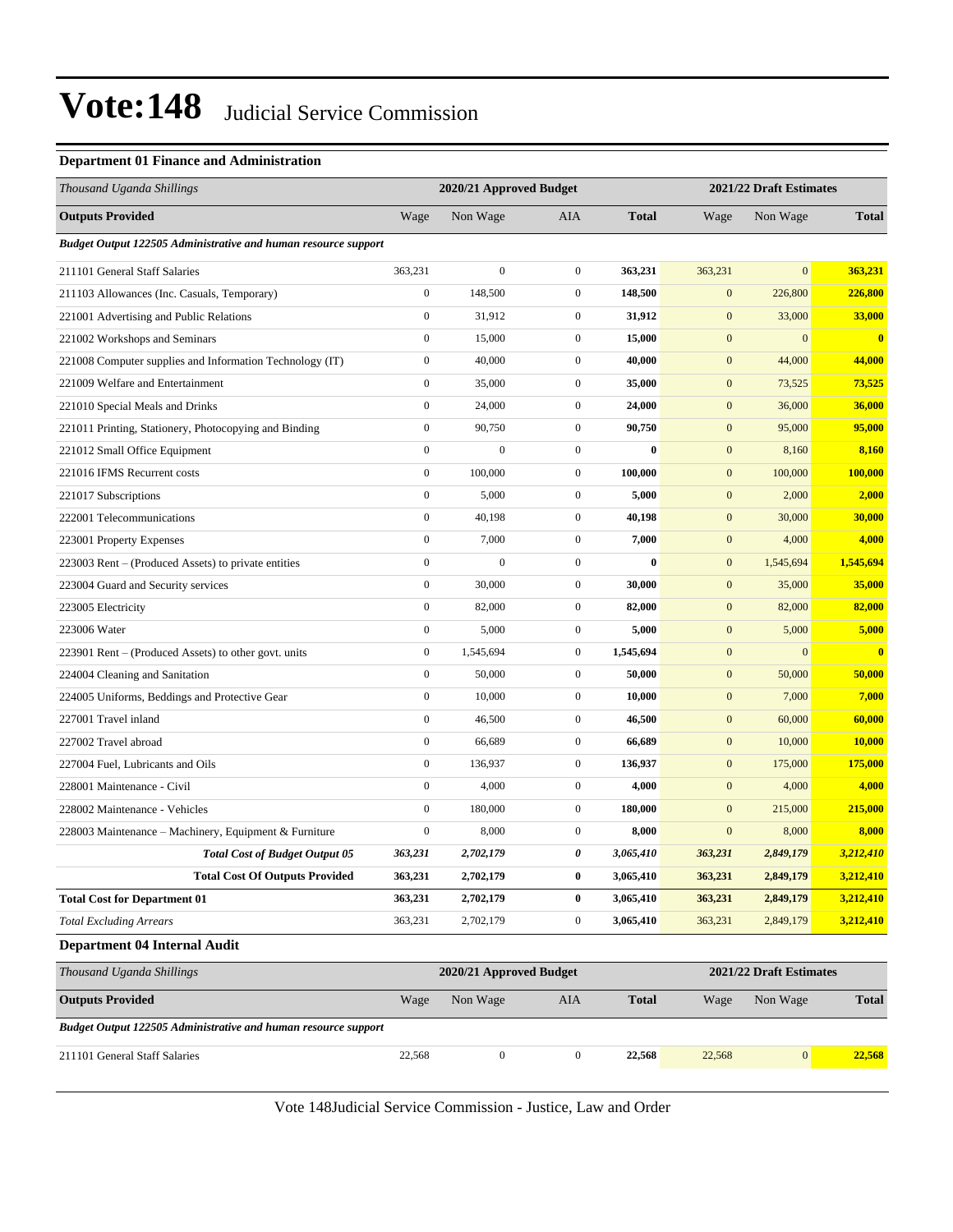| 211103 Allowances (Inc. Casuals, Temporary)                    | $\mathbf{0}$     | 36,000                  | $\mathbf{0}$          | 36,000       | $\mathbf{0}$          | 36,000                  | 36,000       |
|----------------------------------------------------------------|------------------|-------------------------|-----------------------|--------------|-----------------------|-------------------------|--------------|
| 227001 Travel inland                                           | $\boldsymbol{0}$ | 20,460                  | $\mathbf{0}$          | 20,460       | $\mathbf{0}$          | 40,460                  | 40,460       |
| 227004 Fuel, Lubricants and Oils                               | $\boldsymbol{0}$ | 20,000                  | $\mathbf{0}$          | 20,000       | $\boldsymbol{0}$      | $\mathbf{0}$            | $\bf{0}$     |
| <b>Total Cost of Budget Output 05</b>                          | 22,568           | 76,460                  | 0                     | 99,028       | 22,568                | 76,460                  | 99,028       |
| <b>Total Cost Of Outputs Provided</b>                          | 22,568           | 76,460                  | $\bf{0}$              | 99,028       | 22,568                | 76,460                  | 99,028       |
| <b>Total Cost for Department 04</b>                            | 22,568           | 76,460                  | $\bf{0}$              | 99,028       | 22,568                | 76,460                  | 99,028       |
| <b>Total Excluding Arrears</b>                                 | 22,568           | 76,460                  | $\mathbf{0}$          | 99,028       | 22,568                | 76,460                  | 99,028       |
| <b>Department 05 Human Resource Function</b>                   |                  |                         |                       |              |                       |                         |              |
| Thousand Uganda Shillings                                      |                  | 2020/21 Approved Budget |                       |              |                       | 2021/22 Draft Estimates |              |
| <b>Outputs Provided</b>                                        | Wage             | Non Wage                | AIA                   | <b>Total</b> | Wage                  | Non Wage                | <b>Total</b> |
| <b>Budget Output 122508 HIV/AIDS Mainstreaming</b>             |                  |                         |                       |              |                       |                         |              |
| 221009 Welfare and Entertainment                               | $\boldsymbol{0}$ | $\mathbf{0}$            | $\mathbf{0}$          | $\bf{0}$     | $\boldsymbol{0}$      | 20,000                  | 20,000       |
| <b>Total Cost of Budget Output 08</b>                          | $\pmb{\theta}$   | 0                       | $\boldsymbol{\theta}$ | $\theta$     | $\boldsymbol{\theta}$ | 20,000                  | 20,000       |
| <b>Budget Output 122519 Human Resource Management Services</b> |                  |                         |                       |              |                       |                         |              |
| 211101 General Staff Salaries                                  | 189,763          | $\boldsymbol{0}$        | $\mathbf{0}$          | 189,763      | 189,763               | $\mathbf{0}$            | 189,763      |
| 211103 Allowances (Inc. Casuals, Temporary)                    | $\boldsymbol{0}$ | 597,226                 | $\mathbf{0}$          | 597,226      | $\boldsymbol{0}$      | 573,226                 | 573,226      |
| 212102 Pension for General Civil Service                       | $\boldsymbol{0}$ | 399,537                 | $\mathbf{0}$          | 399,537      | $\boldsymbol{0}$      | 403,933                 | 403,933      |
| 213001 Medical expenses (To employees)                         | $\boldsymbol{0}$ | 16,000                  | $\mathbf{0}$          | 16,000       | $\boldsymbol{0}$      | 20,000                  | 20,000       |
| 213002 Incapacity, death benefits and funeral expenses         | $\boldsymbol{0}$ | 12,000                  | $\mathbf{0}$          | 12,000       | $\boldsymbol{0}$      | 16,000                  | 16,000       |
| 213004 Gratuity Expenses                                       | $\boldsymbol{0}$ | 308,311                 | $\mathbf{0}$          | 308,311      | $\boldsymbol{0}$      | 271,939                 | 271,939      |
| 221003 Staff Training                                          | $\boldsymbol{0}$ | 50,000                  | $\mathbf{0}$          | 50,000       | $\boldsymbol{0}$      | 30,000                  | 30,000       |
| 221009 Welfare and Entertainment                               | $\boldsymbol{0}$ | 30,000                  | $\mathbf{0}$          | 30,000       | $\boldsymbol{0}$      | 30,000                  | 30,000       |
| 221020 IPPS Recurrent Costs                                    | $\boldsymbol{0}$ | 25,000                  | $\mathbf{0}$          | 25,000       | $\mathbf{0}$          | 25,000                  | 25,000       |
| <b>Total Cost of Budget Output 19</b>                          | 189,763          | 1,438,074               | 0                     | 1,627,837    | 189,763               | 1,370,098               | 1,559,861    |
| <b>Budget Output 122520 Records Management Services</b>        |                  |                         |                       |              |                       |                         |              |
| 222002 Postage and Courier                                     | $\boldsymbol{0}$ | 12,000                  | $\boldsymbol{0}$      | 12,000       | $\mathbf{0}$          | 12,000                  | 12,000       |
| 227001 Travel inland                                           | $\boldsymbol{0}$ | 16,740                  | $\mathbf{0}$          | 16,740       | $\mathbf{0}$          | 18,000                  | 18,000       |
| <b>Total Cost of Budget Output 20</b>                          | 0                | 28,740                  | 0                     | 28,740       | $\boldsymbol{\theta}$ | 30,000                  | 30,000       |
| <b>Total Cost Of Outputs Provided</b>                          | 189,763          | 1,466,814               | $\bf{0}$              | 1,656,577    | 189,763               | 1,420,098               | 1,609,861    |
| <b>Total Cost for Department 05</b>                            | 189,763          | 1,466,814               | 0                     | 1,656,577    | 189,763               | 1,420,098               | 1,609,861    |
| <b>Total Excluding Arrears</b>                                 | 189,763          | 1,466,814               | $\mathbf{0}$          | 1,656,577    | 189,763               | 1,420,098               | 1,609,861    |
| <b>Department 12 Planning and Policy Function</b>              |                  |                         |                       |              |                       |                         |              |
| Thousand Uganda Shillings                                      |                  | 2020/21 Approved Budget |                       |              |                       | 2021/22 Draft Estimates |              |
| <b>Outputs Provided</b>                                        | Wage             | Non Wage                | AIA                   | <b>Total</b> | Wage                  | Non Wage                | <b>Total</b> |
| Budget Output 122505 Administrative and human resource support |                  |                         |                       |              |                       |                         |              |
| 211101 General Staff Salaries                                  | 42,939           | $\boldsymbol{0}$        | $\boldsymbol{0}$      | 42,939       | 42,939                | $\mathbf{0}$            | 42,939       |
| 221001 Advertising and Public Relations                        | $\boldsymbol{0}$ | 20,000                  | $\boldsymbol{0}$      | 20,000       | $\boldsymbol{0}$      | 40,000                  | 40,000       |